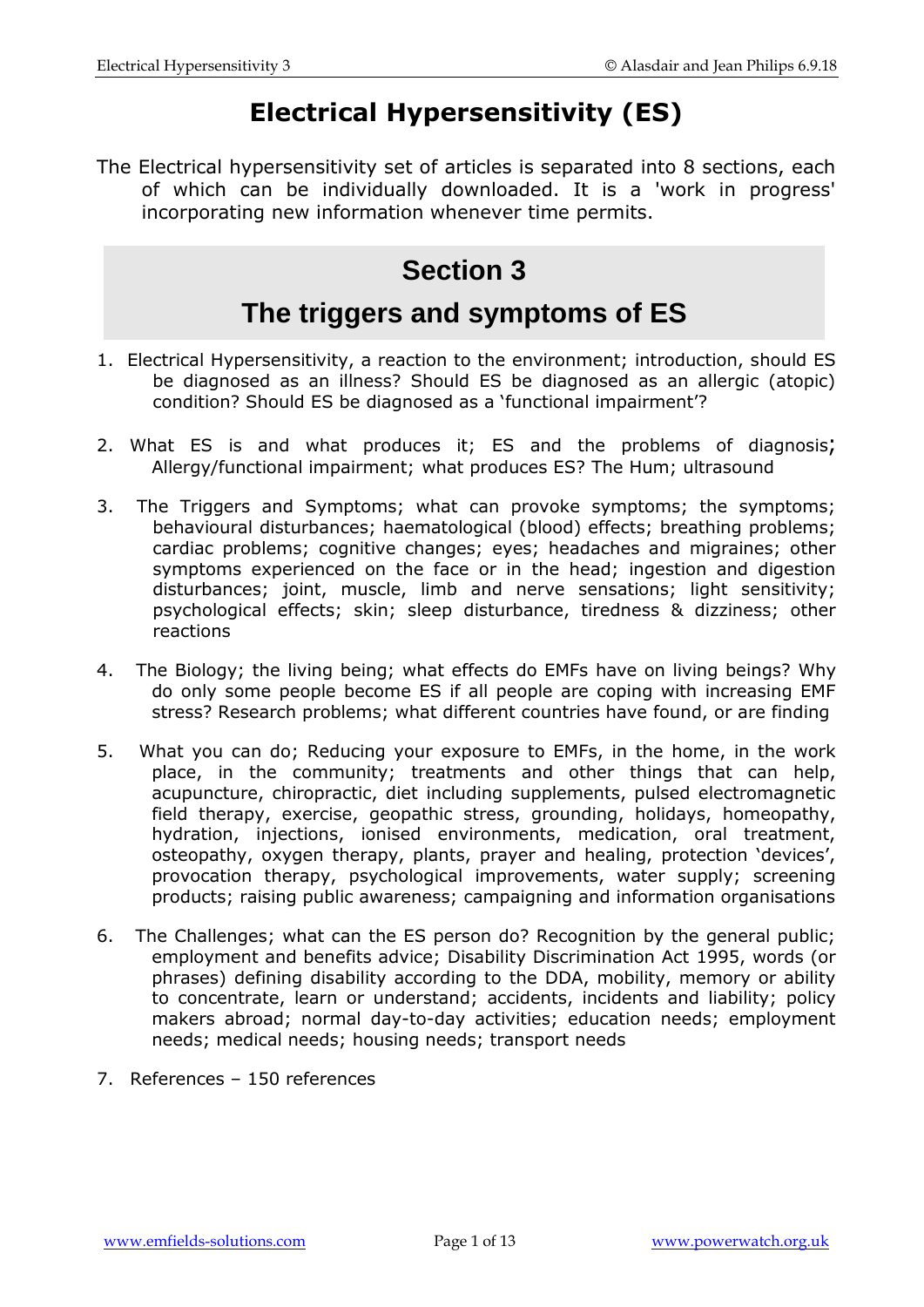#### 8. Appendices:

- Appendix 1- The Powerwatch response to the October 2005 Health Protection Agency–Radiation Protection Division report on Electrical Sensitivity; definition of ES; epidemiology of ES; management of ES
- Appendix 2 Powerwatch Comments on Rubin et al study, 2006
- Appendix 3 Study Flaws (Essex), Flaw counter-arguments, discussion, conclusion, Essex University study on Health Effects from TETRA radiation (2010)

# **The Triggers and Symptoms of ES**

#### **What can provoke symptoms**

Initiation of ES often comes at a time when people are experiencing an intensive work period, which suggests that the changes in people's systems due to stress may increase the person's sensitivity to environmental factors. Stress sensitive hormones such as prolactin and thyroxine have been found to be elevated in people at work in electromagnetic environments (and in ES sufferers), but not when they are at leisure. Prolactin plays a key role in moderating parts of the neuroimmune system and may also be an important precipitator of autoimmune diseases.

ES or Idiopathic Environmental Intolerance – Electromagnetic Fields (IEI-EMF) is associated with various types of psychological symptoms and with poor health-related quality of life according to a [2016](https://www.ncbi.nlm.nih.gov/pubmed/27095153) study by Kjellqvist. It is likely that these symptoms may occur as a result of ES rather than as a precursor and cause of ES.

It makes little difference what the initial provocation is. Once a person is exposed to time-varying electric and magnetic fields, they may also begin to react to chemicals, including pesticides and herbicides, and / or electromagnetic radiation, whether ionising or non-ionising in a sensitised manner. The condition is usually associated with a severely dysfunctional immune system. In a study carried out by Eltiti and colleagues (2004) 54% of ES respondents indicated that they were also sensitive to chemicals and there was a significant correlation between the degree of sensitivity to chemicals and sensitivity to EMFs.

In February 2006, Götene, in Sweden, powered up its wireless internet system. Right after this, 8 citizens became ill with heart palpitations, breathing problems, nausea, headache, dizziness, etc, and some had to leave their homes.

Hillert ([1999](http://www.ncbi.nlm.nih.gov/sites/entrez?Db=pubmed&Cmd=ShowDetailView&TermToSearch=10624841&ordinalpos=11&itool=EntrezSystem2.PEntrez.Pubmed.Pubmed_ResultsPanel.Pubmed_RVDocSum)) surveyed a number of people reporting hypersensitivity and concluded that skin problems, and not neurovegetative symptoms, characterize the syndrome, at least during the first years of illness. Stenberg ([2002](http://www.ncbi.nlm.nih.gov/sites/entrez?Db=pubmed&Cmd=ShowDetailView&TermToSearch=12432989&ordinalpos=7&itool=EntrezSystem2.PEntrez.Pubmed.Pubmed_ResultsPanel.Pubmed_RVDocSum)) concluded that people with only skin symptoms had a better prognosis than those with a more generalised sensitivity to electricity, possibly because they are at an earlier stage. Eltiti ([2007](http://www.ncbi.nlm.nih.gov/entrez/query.fcgi?db=pubmed&cmd=Retrieve&dopt=AbstractPlus&list_uids=17013888&query_hl=4&itool=pubmed_docsum)) developed a questionnaire with 8 subsets of symptoms: neurovegetative, skin, auditory, headache, cardiorespiratory, cold-related, locomotor and allergyrelated. People with ES showed a greater severity of symptoms on all subscales compared to the control group. On a self-assessment part of the questionnaire, there were significant differences between people with ES and others according to their responses to the sources of EMFs listed below. The percentages given here are based on their responses as to whether they believed their symptoms were linked to their exposure *"quite a bit"* or *"a great deal".* The number is the percentage of people with ES who link the two.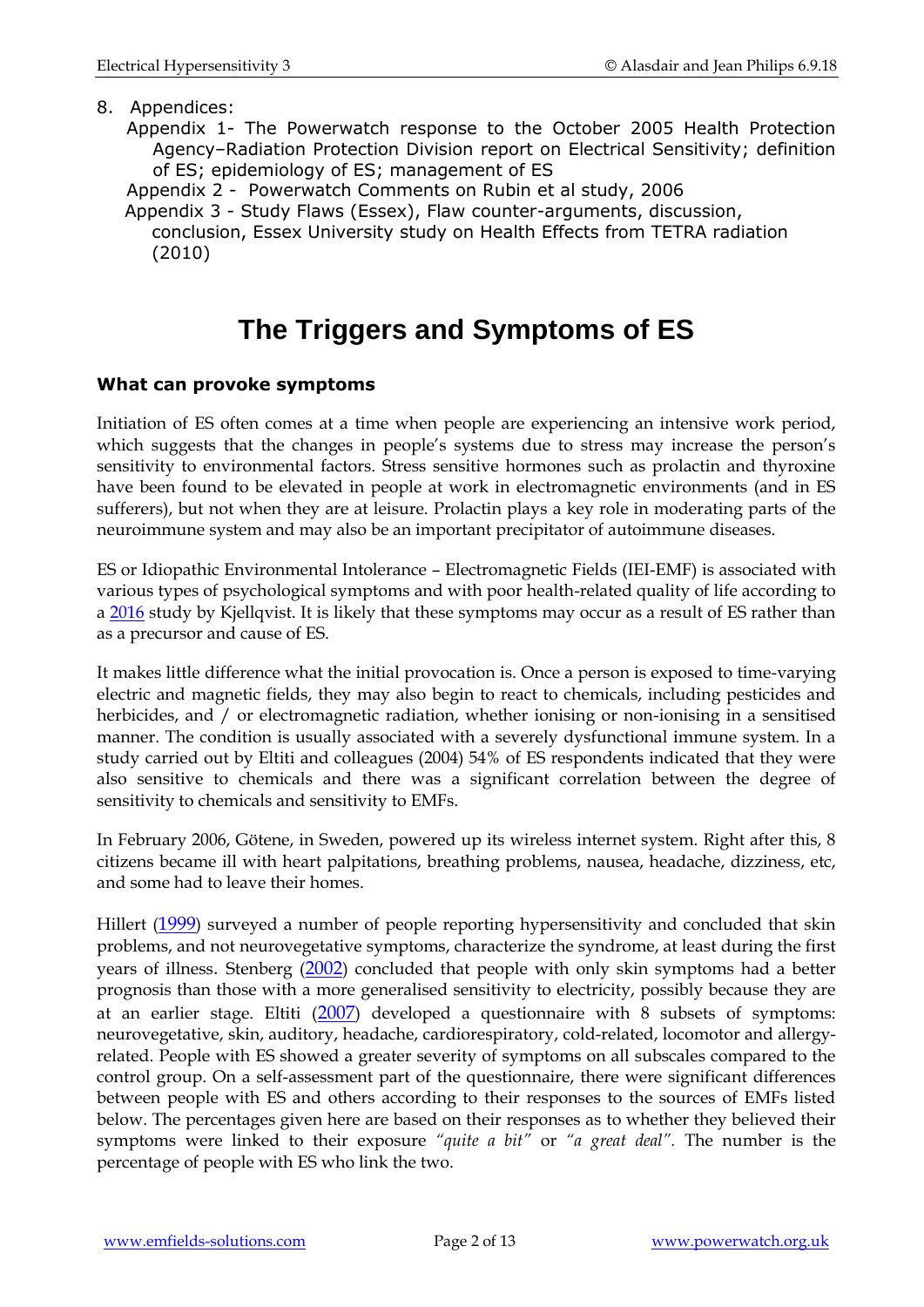- Chemicals 26%, including foods, moulds, perfumes, etc. One study in California found 16% of respondents were chemically sensitive. 15% of these also were electrically sensitive.
- Computers 42%
- Electrical appliances 42%
- Smart meters
- Fluorescent lighting 42%, including the energy efficient CFL bulbs
- Cordless phones
- Microwave ovens 32%
- Powerlines  $40\%$
- Radio/TV transmitters 48%
- Telecommunications masts 60%
- WiFi
- Televisions 46%
- Electronic signature pads (such as those used by parcel delivery services, and by staff in supermarkets)

To be considered to be ES, there has to be a combination of a number of the symptoms (see below), plus the fact that these symptoms *noticeably* appear or get worse near electrical appliances, power lines, mobile phones, mobile phone base stations and / or other electromagnetic field sources, and that they *diminish (*or *occasionally disappear)* away from the EMF source. We do not know the time scales for the development of ES, nor the time scales for the effects to go away when the person is in an electrically quieter environment. We do know from repeated anecdotal evidence that the more highly ES a person is, and the longer they have suffered from it, then the longer it takes for the symptoms to subside when they go away to an electrically quiet place (like a cottage without electricity and no RF exposure). We do know that it can take at least several weeks for the benefits to be felt. It has been suggested that at least 3 months should be allowed for the body to detoxify after an acute exposure, before an attempt is made to re-introduce the offending EMF source. People with skin-only symptoms are reported to have a better prognosis, with the cessation of symptoms expected after some months. Experience, especially from Sweden, suggests that early intervention in helping people manage their ES may prevent an aggravation of symptoms, and possibly lead to a better prognosis.

Kato & Johansson [\(2012\)](http://www.ncbi.nlm.nih.gov/pubmed/22458999) found that the most plausible trigger of EHS onset was a mobile phone base station or a personal mobile phone (37%). Sixty-five percent experienced health problems to be due to the radiation from other passengers' mobile phones in trains or buses, and 12% reported that they could not use public transportation at all. Fifty-three percent had a job before the onset, but most had lost their work and/or experienced a decrease in income. Moreover, 85.3% had to take measures to protect themselves from EMF, such as moving to low EMF areas, or buying low EMF electric appliances. EHS persons were suffering not only from their symptoms, but also from economical and social problems.

People vary in their sensitivity to EMFs, and a proportion of the population can become ES possibly triggered off by exposure to one or more of the other pollutants, especially chemicals, mentioned above. We estimate (from assessing various sources of information) that about 3 to 8% of the population of industrialised societies are significantly ES (4,800,000 is about 8% of the UK population) and maybe up to 35 % show some indications of electro-stress, according to Dr Thomas Rau, medical director of the Paracelsus Clinic in Switzerland. The problem with normal epidemiology (the study of health in the population) is that it still looks for problems to show up in studies of whole, "randomly selected", groups of the population. When only a small percentage of the population are strongly affected, what should be strong evidence disappears into the "noise".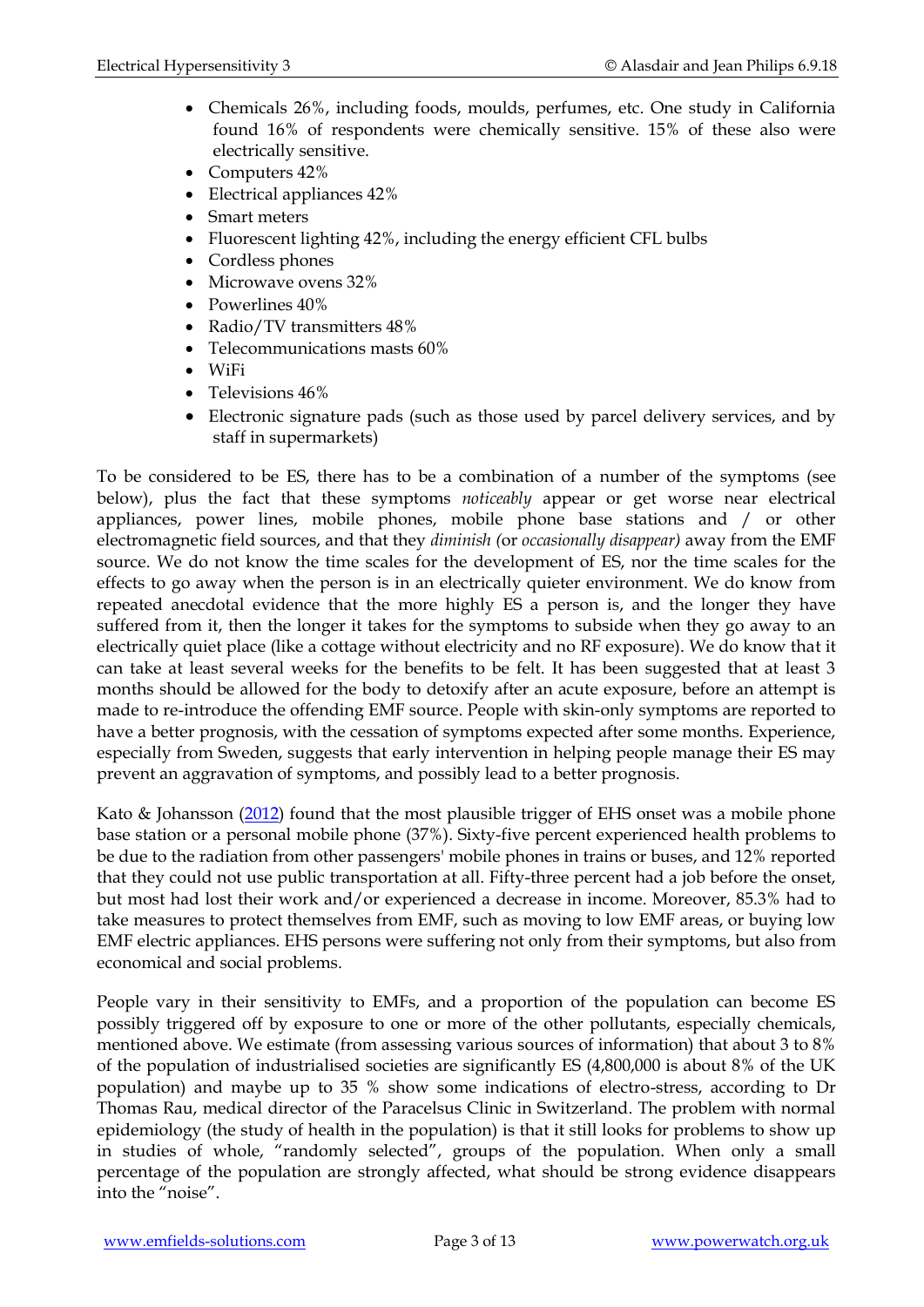"Mainzer EMF-Wachhund," a watchdog project, offered a system of self-notification of health complaints attributed to exposures to electromagnetic fields (EMFs) to a population of a part of Germany. 192 persons reported such health complaints in the period from October 2003 to March 2005. Of these, 56% classified themselves as electromagnetic hypersensitive (EHS). A large number of subjects did not classify themselves as EHS and reported very specific links between exposure and symptoms (Schüz [2006\)](https://www.ncbi.nlm.nih.gov/pubmed/16511876).

Johansson & Redmayne [\(2016\)](https://www.ncbi.nlm.nih.gov/pubmed/27355805) reported the incident of a woman who had suffered from West Nile infection including focal seizures, ataxia, vertigo and headaches 11 years previously. She began to experience the same symptoms again and found out that a new type of wireless modem, enabled for both personal use and functioning as a public hotspot designed to reach up to 100 m, had been installed in the flat under hers. Her symptoms disappeared when the neighbour replaced the modem with a router without the hotspot feature. When another activated hotspot was installed in an adjacent flat, she once again noticed symptoms.

## **The diagnosis**

Belpomme [\(2015\)](http://www.ncbi.nlm.nih.gov/pubmed/26613326) concludes from 6 years of clinical and biological testing that EHS and MCS can be objectively characterized and routinely diagnosed by commercially available simple tests. Both disorders appear to involve inflammation-related hyper-histaminemia, oxidative stress, autoimmune response, capsulothalamic hypoperfusion and BBB opening, and a deficit in melatonin metabolic availability; suggesting a risk of chronic neurodegenerative disease. Two out of three patients with EHS and/or MCS were female; mean age (years) was 47.

## **The symptoms**

The symptoms of ES seem to very considerably according to the genetic make-up and susceptibilities of the individual, which makes it such a hard condition to diagnose. It has been described as causing symptoms *"similar to a hangover",* along with more serious health implications. It often occurs in people who are reactive to other environmental pollutants, who have allergies, or who have been exposed to a significant event, such as an electric shock or a road traffic accident. Sometimes it is an accumulation of exposures over some time, where the body's defence mechanisms seem to have been stretched beyond its ability to endure further 'insults'.

As mentioned in the previous section, it is not a typical 'illness' in that it does not have specific symptoms, treatment, or outcomes. Olle Johansson, one of the world's experts in ES, chooses to refer to ES as a 'functional impairment'. This describes the ES sufferers problem with functioning in environments in which people without ES manage, and may well open up possibilities of precautionary exposures, appropriate housing and financial benefits that people with ES currently have very little access to. A syndrome by any other name....? The benefits may well outweigh the need to recognise ES as an illness distinct from many of the other environmental problems that also need support.

Havas [\(2013\)](http://www.ncbi.nlm.nih.gov/pubmed/24192494) describes EHS as a 'rapid aging syndrome', with increasingly common physiological responses which include clumping (rouleau formation) of the red blood cells, heart palpitations, pain or pressure in the chest accompanied by anxiety, and an upregulation of the sympathetic nervous system coincident with a downregulation of the parasympathetic nervous system typical of the "fight-or-flight" response. Provocation studies presented in her article demonstrate that the response to electrosmog is physiological and not psychosomatic. Those who experience prolonged and severe EHS may develop psychological problems as a consequence of their inability to work, their limited ability to travel in our highly technologic environment, and the social stigma that their symptoms are imagined rather than real.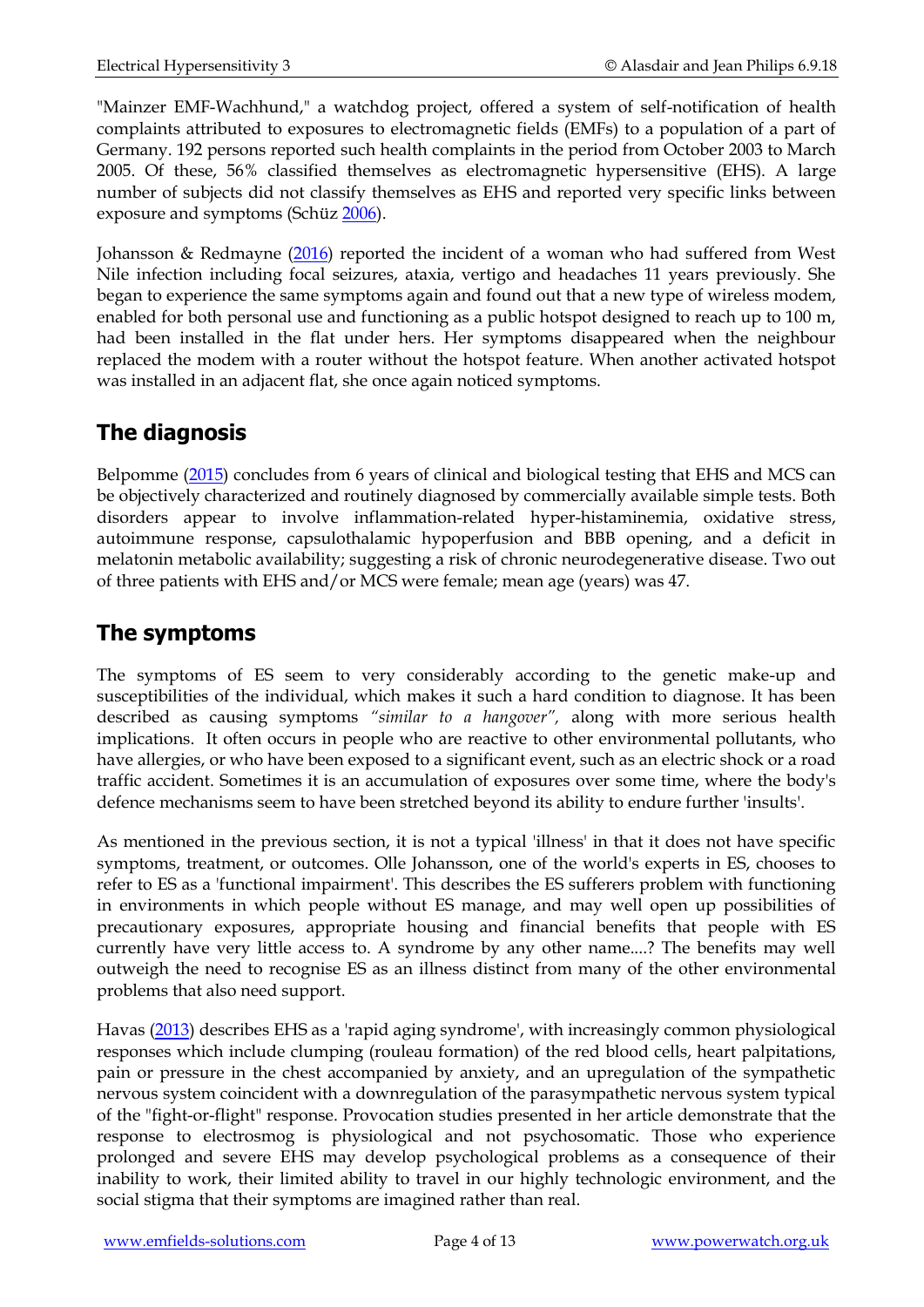Provocation studies on EMF have yielded different results, ranging from where people with EHS cannot discriminate between an active RF signal and placebo, to objectively observed changes following exposure in reactions of the pupil, changes in heart rhythm, damage to erythrocytes, and disturbed glucose metabolism in the brain (Hedendahl [2015\)](http://www.ncbi.nlm.nih.gov/pubmed/26372109).

Symptoms of electrical hypersensitivity can occur in the presence of most types of energy within the electromagnetic spectrum (ELF, VLF, RF, infrared radiation and sunlight), though individuals with ES are primarily sensitive to certain frequencies of EMF. The symptoms can be very variable, affecting most systems in the body and they vary in severity. Research carried out by Lyskov [\(2001,](http://www.ncbi.nlm.nih.gov/pubmed/11568930) [2001\)](http://www.ncbi.nlm.nih.gov/pubmed/11812390) and Sandström [\(2003\)](http://www.ncbi.nlm.nih.gov/pubmed/14507441), indicated distinctive differences in physiological parameters between patients with ES and those without. They reported that patients with ES have an imbalance in the autonomic regulation, increased responsiveness to a variety of environmental stimuli and psychophysiological signs of sustained arousal. They believe that sustained arousal and altered stress responsitivity are important factors in the genesis of different forms of IEI or Idiopathic Environmental Intolerance.

Several surveys of electromagnetic hypersensitive individuals revealed that they are most concerned about unspecific symptoms of ill health (soft outcomes). For instance about 400 electromagnetic hypersensitive (EHS) individuals in Switzerland ascribed 47 different symptoms to electromagnetic field exposure (see Figure 42). Most of these symptoms were unspecific. Most prominent were sleep disorders, headache, nervousness, fatigue and concentration difficulties which were ascribed to exposure from mobile phone base station in most cases.



In a study by Lamech (2014), the most frequently reported symptoms from exposure to smart meters were (1) insomnia, (2) headaches, (3) tinnitus, (4) fatigue, (5) cognitive disturbances, (6) dysesthesias (abnormal sensation), and (7) dizziness. The effects of these symptoms on people's lives were significant. The vast majority of cases did not state that they had been sufferers of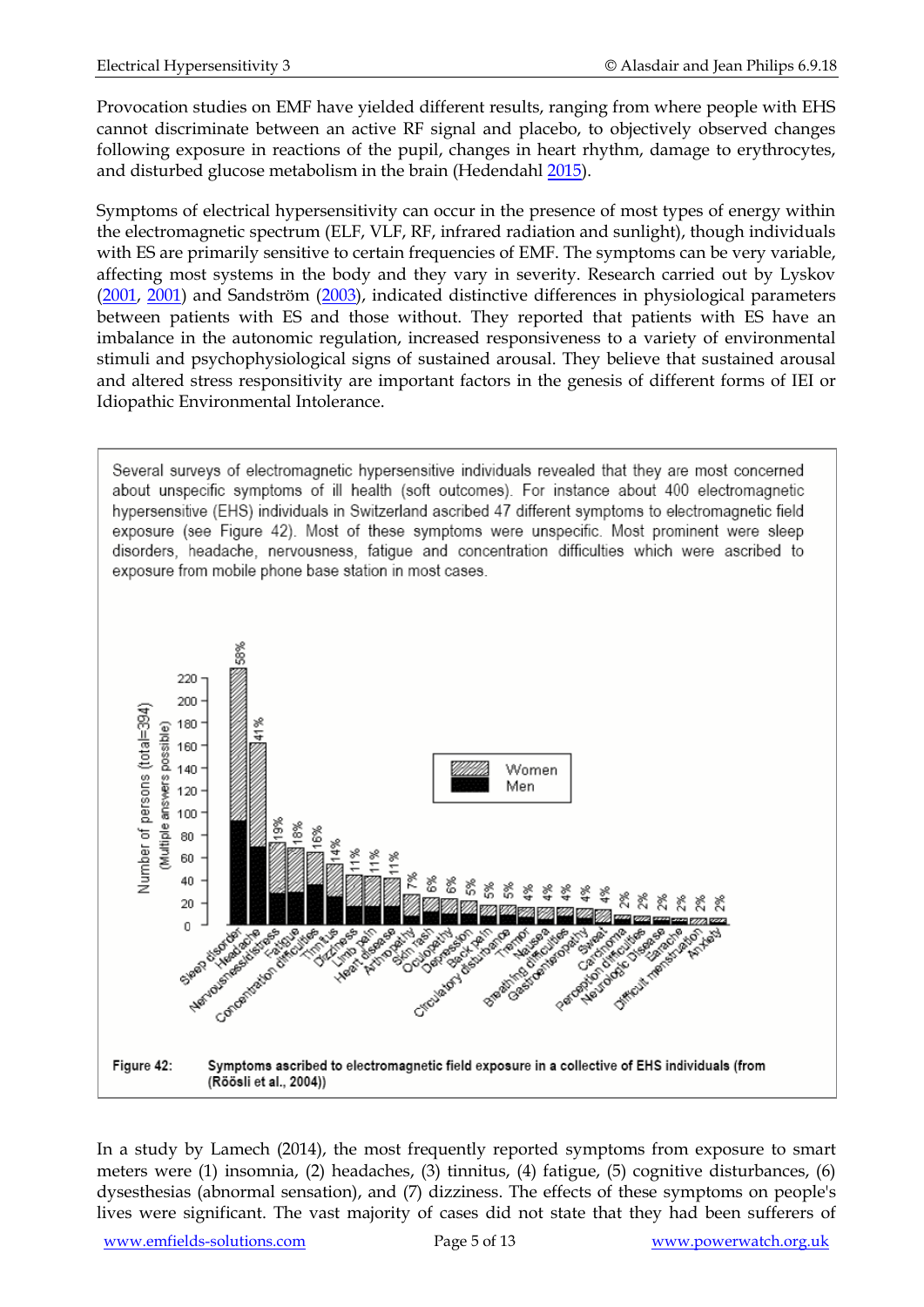electromagnetic hypersensitivity syndrome (EHS) prior to exposure to the wireless meters, which points to the possibility that smart meters may have unique characteristics that lower people's threshold for symptom development.

Many of the symptoms are also commonly experienced in other stress related conditions, which is why it is difficult to have ES accepted as a diagnosis. A multifactorial background implies that the symptoms can be caused by a number of different situations which in turn means that not everyone with a particular symptom or combination of symptoms will have developed them through the same causal chain. Another characteristic of a multifactorial background is that a combination of factors, possibly a large number of factors, will have to be present before the symptoms present themselves.

Röösli reported that *"Health disturbances were considerably more prevalent in the EHS group compared to the rest of the study population. However, we did not find evidence that health disturbances of EHS individuals were associated with RF-EMF exposure."* Using one type of EMF exposure can always result in equivocal research results, as not all study participants react the same to the same source, even though the symptoms they experience can be the same as those who do react to the source they are all being exposed to.

The graph on page 5 taken from the study by Röösli [\(2004\)](http://www.ncbi.nlm.nih.gov/pubmed/15031956) shows the range of symptoms and frequency with which they tend to be experienced. No one ES sufferer is likely to suffer from all of them, but several of them are likely to point to an environmental cause rather than some other condition.

From a study by Gómez-Perretta [\(2013\)](https://www.ncbi.nlm.nih.gov/pubmed/24381254), the symptoms most related to exposure to mobile phone base stations were lack of appetite, lack of concentration, irritability and trouble sleeping.

Many people with ES also suffer from other organic diseases such as diabetes and thyroid dysfunctions, as well as from medically unexplained syndromes such as multiple chemical sensitivity, fibromyalgia, chronic fatigue syndrome, burnout and sick building syndrome. Fibromyalgia and burnt-out syndrome, with symptoms similar to those exhibited by people suffering from ES were first documented in Sweden in 1991.

A questionnaire was completed by 250 electrohypersensitive people in Holland (Schooneveld & Kuiper 2007) who contacted the ES foundation on their own initiative. The worst symptoms were chronic fatigue (70%), concentration problems (68%), hearing problems (67%), face and skin problems (66%) and insomnia (63%). DECT phones, TVs, computers and WiFi were considered to be the worst sources of troublesome EMFs. You can view the questionnaire and study in full here: [http://www.powerwatch.org.uk/news/20071218\\_ehs\\_netherlands.pdf](http://www.powerwatch.org.uk/news/20071218_ehs_netherlands.pdf)

The following lists the groups of symptoms that are reported by people who suffer from ES. Many of the problems were originally associated with VDU use, where ES was first recognised, and the symptoms begin with eye problems and facial heat or burning. The problems, if not addressed, then are associated with other symptoms, indicating that neurological systems are becoming affected.

#### **Behavioural disturbances**

People may roll on the floor, be restless, agitated, very disturbed. Their bodies won't hold adjustments, spontaneous snapping out of neck and spinal vertebrae, and spinal and lower backache.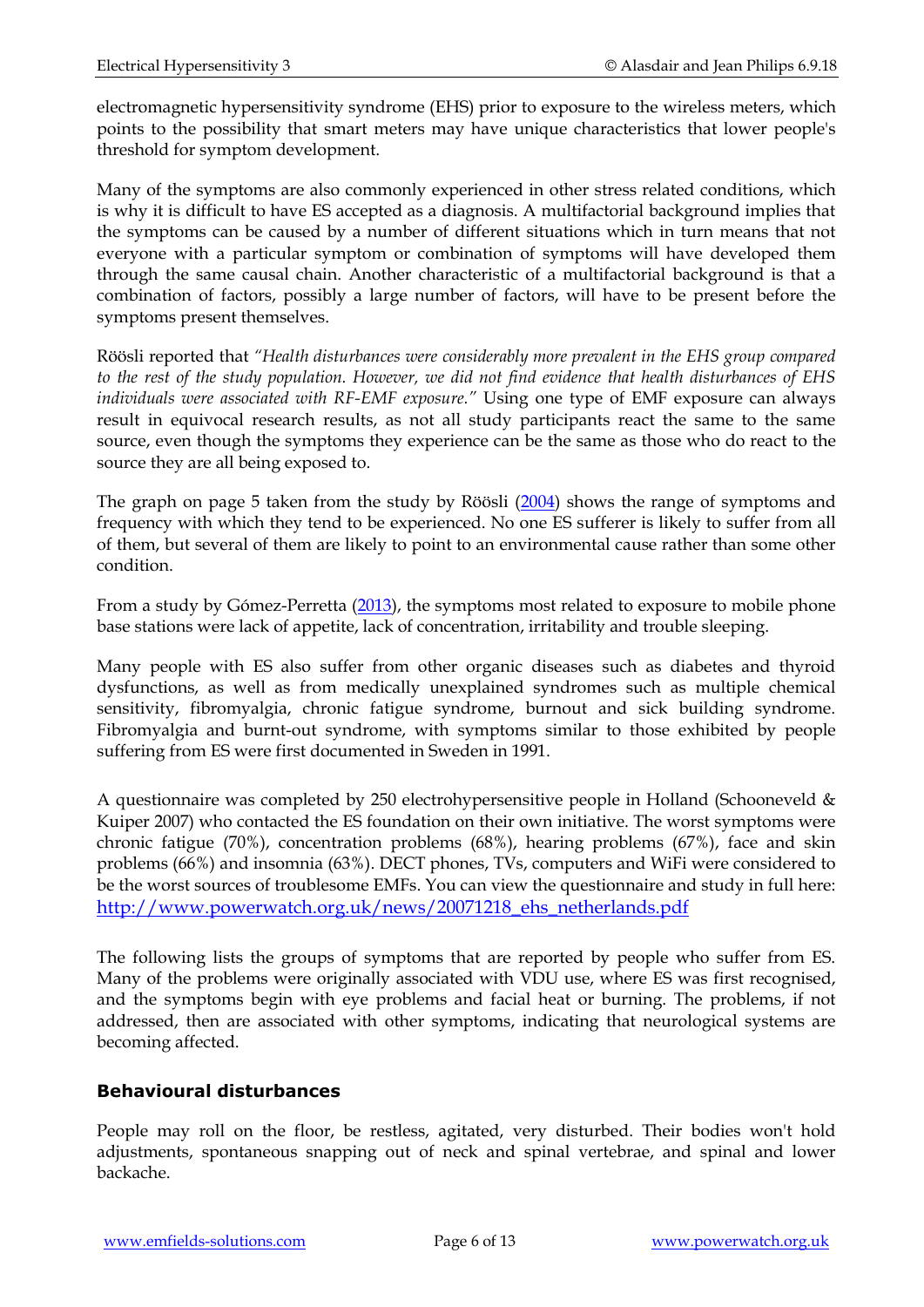#### **Haematological (blood) effects**

Profuse nose bleeds and blood pressure changes are both symptoms experienced by ES sufferers. One person who is ES checked his blood pressure readings. In the morning it was 120/70, and then surrounded by electrosmog at work 189/106, 160/104 and 158/103.These readings, of course, could have changed for other reasons, but as this effect has been widely reported, we would like to see further detailed investigations carried out.

#### **Breathing problems**

People with ES might have difficulty in breathing. They may have shallow laboured breath, breathlessness, or a feeling of pressure in the chest. They may develop an intolerance to perfume. Some people cannot manage to be indoors unless they are in a draught of outdoor fresh air.

#### **Cardiac problems**

You may experience irregular heartbeats (arrythmia), or other heart problems. A 58-year-old man began to suffer from mild heart palpitations when he got a DECT phone. In a matter of weeks, they became severe, resulting in being rushed to hospital. He got rid of the DECT phone and has had no palpitations since. Another carried his mobile phone in his motorbike jacket's front left pocket. When he stopped doing so, his heart palpitations vanished.

The cells of the heart muscle have been shown to lose membrane calcium following electromagnetic exposure and may leak. Normally, the rhythm of the heart is controlled electrically by waves of programmed ion leakage that spread through the heart causing it to contract. Unscheduled ion leakage brought about by electromagnetic radiation can disrupt this process and induce cardiac arrythmia, with a consequent increased risk of getting heart attacks.

An initial study by Havas (2010) showed immediate and dramatic changes in both heart rate and heart rate variability associated with microwave exposure at levels well below the public exposure guidelines in Canada and the United States. In a further study by Havas & Marrongelle  $(2013)$ , a few participants had a severe reaction to the radiation from a cordless phone base unit with an increase in heart rate and altered heart rate variability indicative of an alarm response to stress. 7% were classified as being 'moderately to very' sensitive, 29% were 'little to moderately' sensitive, 30% were 'not to little' sensitive and 6% were 'unknown'. Novel findings included the documentation of a delayed response to radiation, leading to an underestimation for those who have a delayed autonomic nervous system reaction. The authors felt that the results could under diagnose those who have adrenal exhaustion as their ability to mount a response to a stressor is diminished.

#### **Cognitive changes**

The person with ES complains of being unable to think, finding it difficult to concentrate and suffering from memory loss, the latter two particularly in people who use mobile phones often. They first notice the problem with regard to short-term memory. It is unclear whether there may be longer-term repercussions. The person with ES may experience periods of 'missing time', or blackouts, which can be induced by external electric fields on the sensitised ES brain, producing this epileptic-like activity. The symptoms have also been described as "*like moving through a dense fog.*"

People with electrical hypersensitivity have significantly higher natural rates of membrane leakage. When the neurons of the brain leak, they become more likely to transmit nerve impulses, some of which are spurious and have no right to be there. Thus symptoms can include brain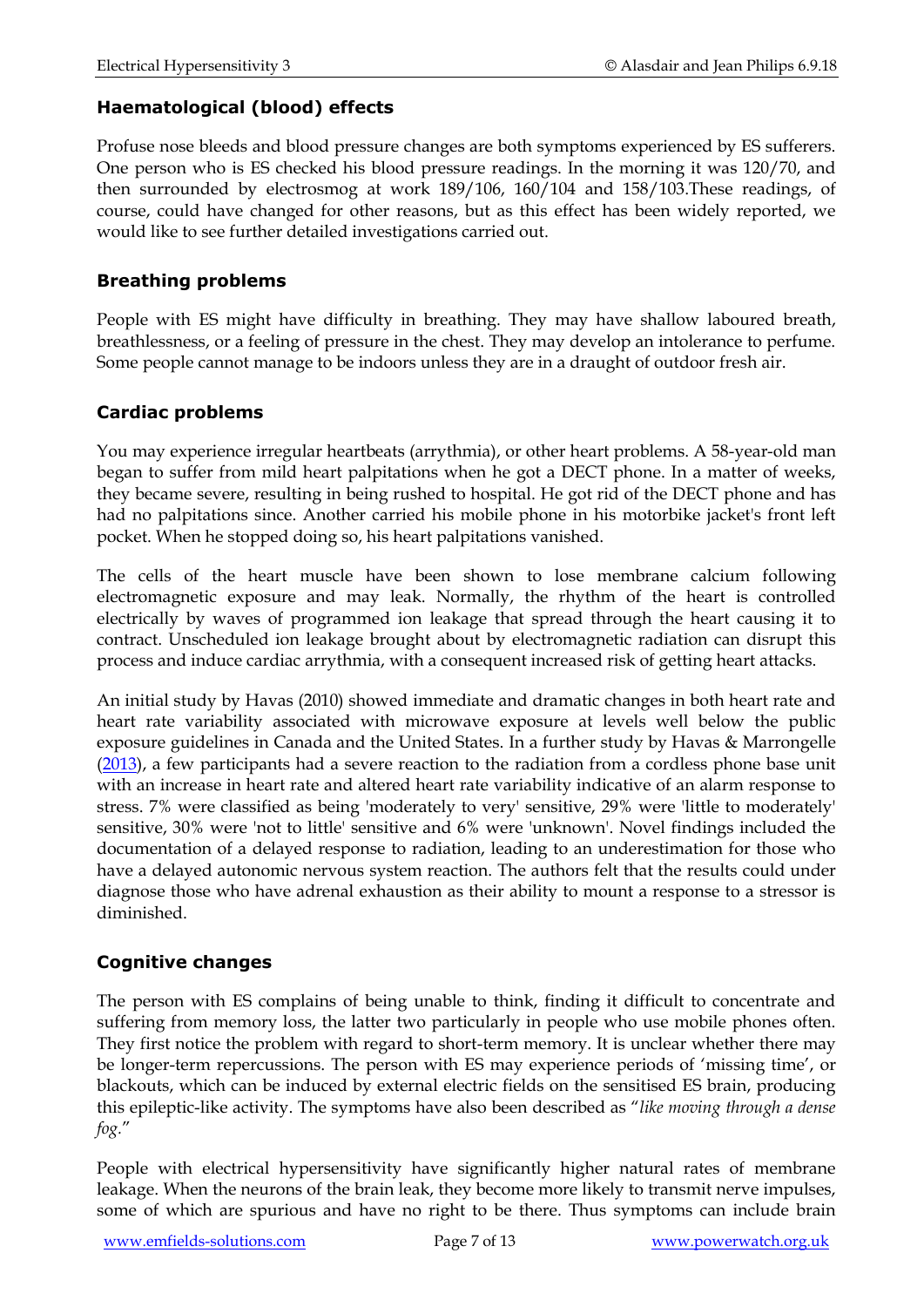hyperactivity, mental fogginess, loss of concentration, sleep disturbances, stress headaches, migraine and possibly an increased risk of people with epilepsy getting seizures.

Another effect on the brain is the disruption of the blood-brain barrier. Electromagnetic exposure makes this layer leak potentially toxic substances that can cause permanent brain damage. The effects of this may not be immediately apparent because the brain has spare capacity, but are likely to be progressive and lead to early dementia.

#### **Eyes**

Eye trouble is frequently reported. People experience difficulty in seeing, they may have double vision, or they have a smarting, irritating sensation, pain, or a feeling as if they had grit in their eyes. People can become sensitive to light, especially from fluorescent lights, computer screens, and even sunshine.

#### **Headaches and migraines**

An increase in the number or frequency of headaches is reported by most ES sufferers. There are five types of migraines, three of which do not have the severe head pains that are commonly associated with migraines. These are called resonance migraines, and they are present in most ES people. It is believed that resonance migraines are caused as a result of pulsed fields on the brain stem. People may suffer from headaches which can be accompanied by a buzzing sound or feelings of depression.

A high-profile ES sufferer was reported in the Norwegian papers in March 2002. The World Health Organisation (WHO) Director-General and former Norwegian Prime Minister, medical doctor and master of public health, Gro Harlem Brundtland, gets a headache as soon as she puts the phone to her head. She has become so sensitive to mobile phone radiation that people within 4 metres of her must turn their phones off in order to stop her feeling ill. Even phones turned on, but not in use, set off her headaches. She thought she could avoid the pain by reducing the time she spent on the phone, but it didn't help. The headache she gets from the radiation goes away within half an hour to an hour after her exposure stops.

She became ES due to an accident with her microwave oven. She placed some food on a plate that had a pattern containing blue flowers into the oven. The plate began to spark, and she went closer to see what was happening. Her eyes were damaged and she was blinded for 1 year. She still has poor eyesight. It turned out that the flowers were made of cobalt blue paint. From then on, she was ES.

One ES sufferer had a pendant halogen light and she had terrible headaches until she removed it.

#### **Other symptoms experienced on the face or in the head**

Faces can feel swollen, they sting, and blisters can appear. People may experience warmth, or a burning sensation in the face, not unlike strong sunburn. The mucous membranes can feel dry or can become swollen, resulting in nonviral / bacterial swelling of nose, throat, ear and sinuses. They can get blisters and a metallic taste in the mouth. They might feel pain in their teeth and jaws, and it can spread all over the face. Two dissimilar metals in the mouth (from different fillings) can result in abnormal electrical charges. Ears can feel blocked up, and noses sometimes itch. Swollen glands have also been reported.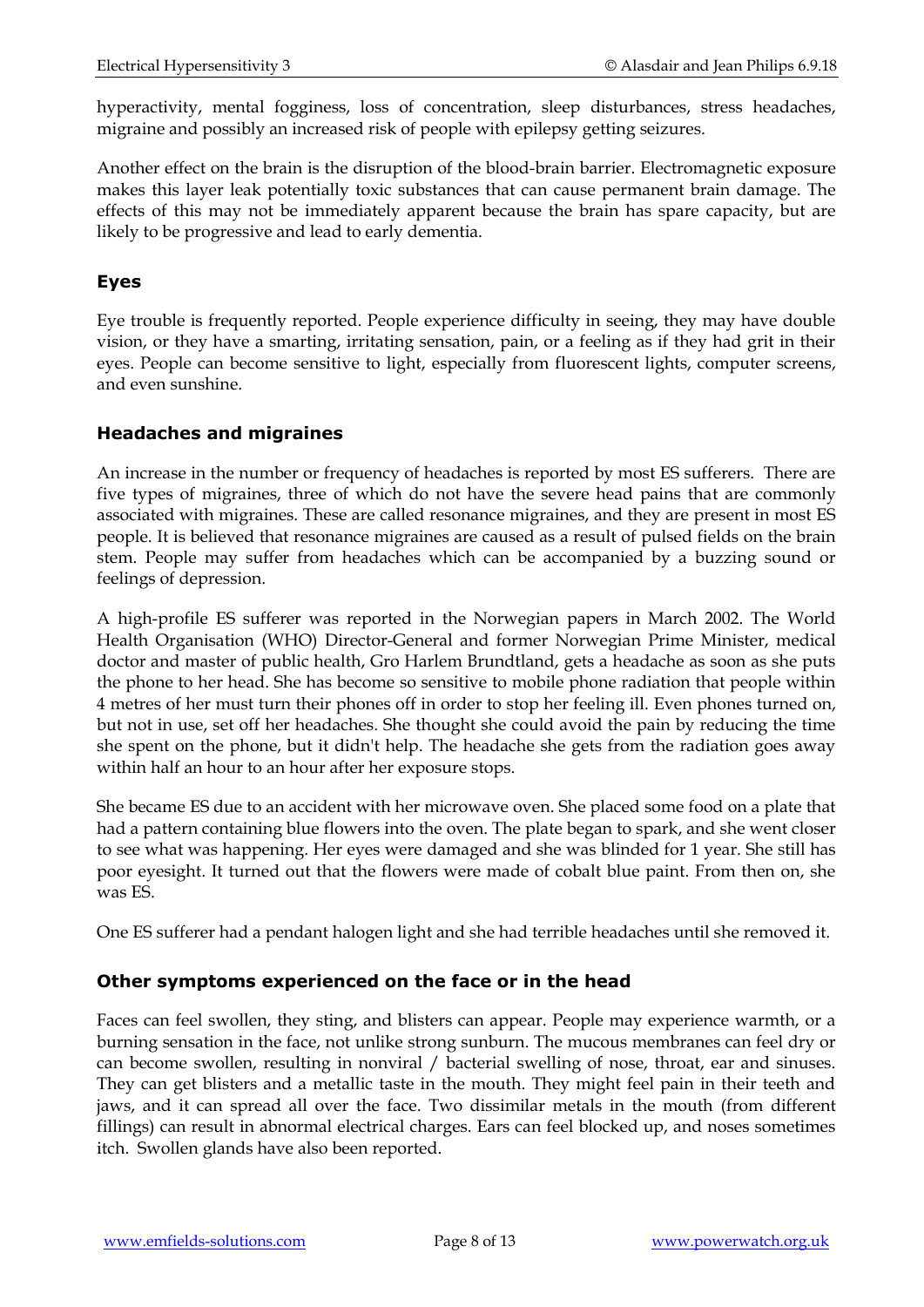#### **Ingestion and digestion disturbances**

People with ES may experience dry mouth, loss of appetite (Navarro 2003), nausea, excessive thirst, dehydration, loss of taste, gagging, sickly feeling in the stomach, stomach upset or bowel disturbances.

#### **Joint, muscle, limb and nerve sensations**

People with ES can get aches, pain, numbness, or prickling sensations in joints, bones and muscles in shoulders, arms, legs, feet, wrists, ankles, elbows and pelvis and cramp in arms and legs. This can develop into chronic, sometimes severe pain, especially fibromyalgia.

Gro Harlem Brundtland (quoted above) gets an instant reaction if she touches a DECT phone, which gives off as much microwave radiation as a mobile phone. She also has symptoms from her laptop PC, but not a desktop PC. If she holds it to read what's on the screen, she says *"it feels like I get an electric shock through my arms."* She says *"Some people develop sensitivity to electricity and radiation from equipment such as mobile phones and personal computers. Whether this sensitivity can lead to serious outcomes such as cancer or other diseases, we still do not know, but I am convinced this must be taken seriously."* Laptop PCs, if unearthed, can give off high electric field levels.

#### **Light sensitivity**

Light is part of the EMF spectrum and some ES sufferers begin to tolerate some light frequencies less well, especially at the blue end of the light spectrum. People who are most severely affected by ES, also become exquisitely sensitive to daylight (porphyria), wearing tinted glasses, or even having to keep indoors during the day, only opening curtains and venturing out after dark.

Many ES people cannot tolerate the new CFL lights. They may like to explore the idea of using LED lighting, though the situation with regard to these is not straightforward, see the article on "Lighting and EMFs".

#### **Psychological effects**

Bouts of extreme rage, violence, destructiveness, irritability, feelings of hostility may develop. Feelings of depression, crying day and night, feeling unsociable, wanting to withdraw, even suicidal tendencies, are reported. Anxiety, hysteria, feeling insane, out of control, mind interfered with can follow.

Augner & Hacker [\(2009\)](https://www.ncbi.nlm.nih.gov/pubmed/20442833) reported that people living near mobile phone base stations were more strained than others and that the findings couldn't be explained by EMF-health concerns.

#### **Skin**

Skin problems are the second most frequently experienced symptoms. The skin feels dry, can go red and rashes develop. These can last for some considerable time. These are likely to be similar to the rashes resulting from allergic responses, with an increased number of mast cells in the dermis. Much of the work carried out since the early 1990s by Olle Johansson and his team at the Karolinska Institute in Stockholm, Sweden, has shown these effects (Rajkovic [2005,](http://www.ncbi.nlm.nih.gov/pubmed/16307979) Johansson [2006\)](http://www.ncbi.nlm.nih.gov/pubmed/17178584). Johansson [\(2001\)](http://www.ncbi.nlm.nih.gov/pubmed/11737520) found an increase in mast cells in normally healthy people after exposure to a TV/PC screen for 2 or more hours.

These skin symptoms can be accompanied by tingling sensations both facially and /or over other parts of the body. A Japanese study showed that microwave radiation enhanced some allergy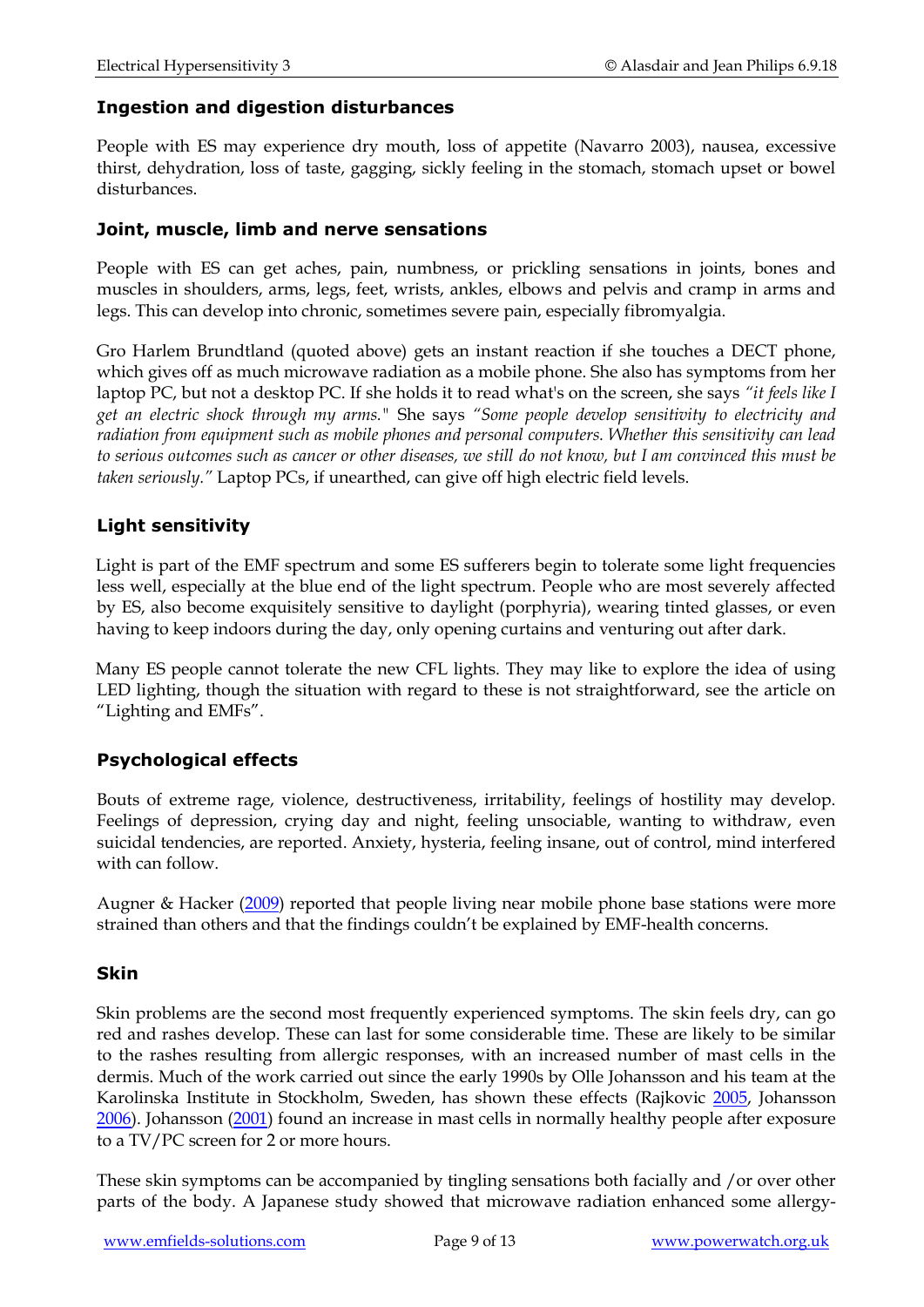induced skin wheal responses, but not all (Kimata [2002\)](http://www.ncbi.nlm.nih.gov/pubmed/12483040). It has been established experimentally that electrical stimulation of the hippocampal-amygdaloid complex of ES people have produced the experience of vibrations or tingling sensations.

A much-criticised (Cohen [2008\)](http://www.ncbi.nlm.nih.gov/pubmed/18288297) paper by Eltiti [\(2007\)](http://www.ncbi.nlm.nih.gov/pubmed/18007992), nevertheless found a statistically significant higher skin conductance in the sensitive group. This is probably because they have more permeable cell membranes.

When these cell membranes leak, they allow toxins and allergens to enter the body more easily. This may explain the current increase in multiple chemical sensitivities and allergies.

#### **Sleep disturbance, tiredness & dizziness**

Feelings of abnormal tiredness, weakness, tremor, faintness and dizziness can be experienced, possibly exacerbated by the commonly reported sleep disturbances.

Sleep problems are increasingly being reported, not just by those who report ES, but by about 10- 12% of the adult population (Glasgow Sleep Research Laboratory). By their definition, a chronic insomniac is someone who spends at least 30 minutes trying to get to sleep or is awake for at least 30 minutes during the night, at least three times a week for three months. Sleep problems may well underlie many of the other adverse biological effects.

#### **Other reactions**

Sufferers may get a generalised feeling of impending influenza that never quite breaks out, or report a state of overall lower wellbeing (Zwamborn 2003). This is quiet common, especially in the early stages of becoming ES.

People may experience weight gain, low body temperature and pulse rate and lupus-like symptoms.

Some people get abdominal pressure and pain, paralysis, balance problems, body and / or muscle spasms, convulsions, confusion and sleep disturbances (Mueller, the NEMESIS Project). There is an indication that increased electrosensitivity in the evening might be associated with impaired sleep quality. Temperature changes, including a rise in the groin and rectal area, loss of libido and rectal twitching and pain may be experienced. Some develop rare diseases, such as Myasthenia or Sjogrens disease or thyroid problems (Rajkovic [2005,](http://www.ncbi.nlm.nih.gov/pubmed/16307979) [2006\)](http://www.ncbi.nlm.nih.gov/pubmed/16916968). People with ES may feel vibration in the walls around them, and a loss of sense of touch.

This sensitivity can extend to other senses, (hyperaesthesia) perhaps hearing sounds outside the 'normal' range, so the microwave signals from mobile phone base stations or radar or other similar installations may register as clicks, humming, buzzing, hissing or a high-pitched whine. This has sometimes been diagnosed as 'tinnitus', a misdiagnosis. The parts of the brain that are involved in the perception of tinnitus have been identified by the use of a magnetoencephalograph., which measures the very small magnetic fields generated by intracellular electrical currents in the neuron cells in the brain. This may also indicate the mechanism by which RF can create the symptom.

It has been suggested that this auditory effect could be due to a change in rigidity in the middle ear, caused by the lowering of the threshold of excitation of muscles, as microwaves can depolarise nerve and muscle cells. It also may be that the microwaves resonate within the brain cavity and the sensation is registered by the brain 'as if' it were sound. Lin & Wang [\(2007\)](http://www.ncbi.nlm.nih.gov/sites/entrez?Db=pubmed&Cmd=ShowDetailView&TermToSearch=17495664&ordinalpos=1&itool=EntrezSystem2.PEntrez.Pubmed.Pubmed_ResultsPanel.Pubmed_RVDocSum) suggested that a microwave pulse can be absorbed by the soft tissues in the head, and it then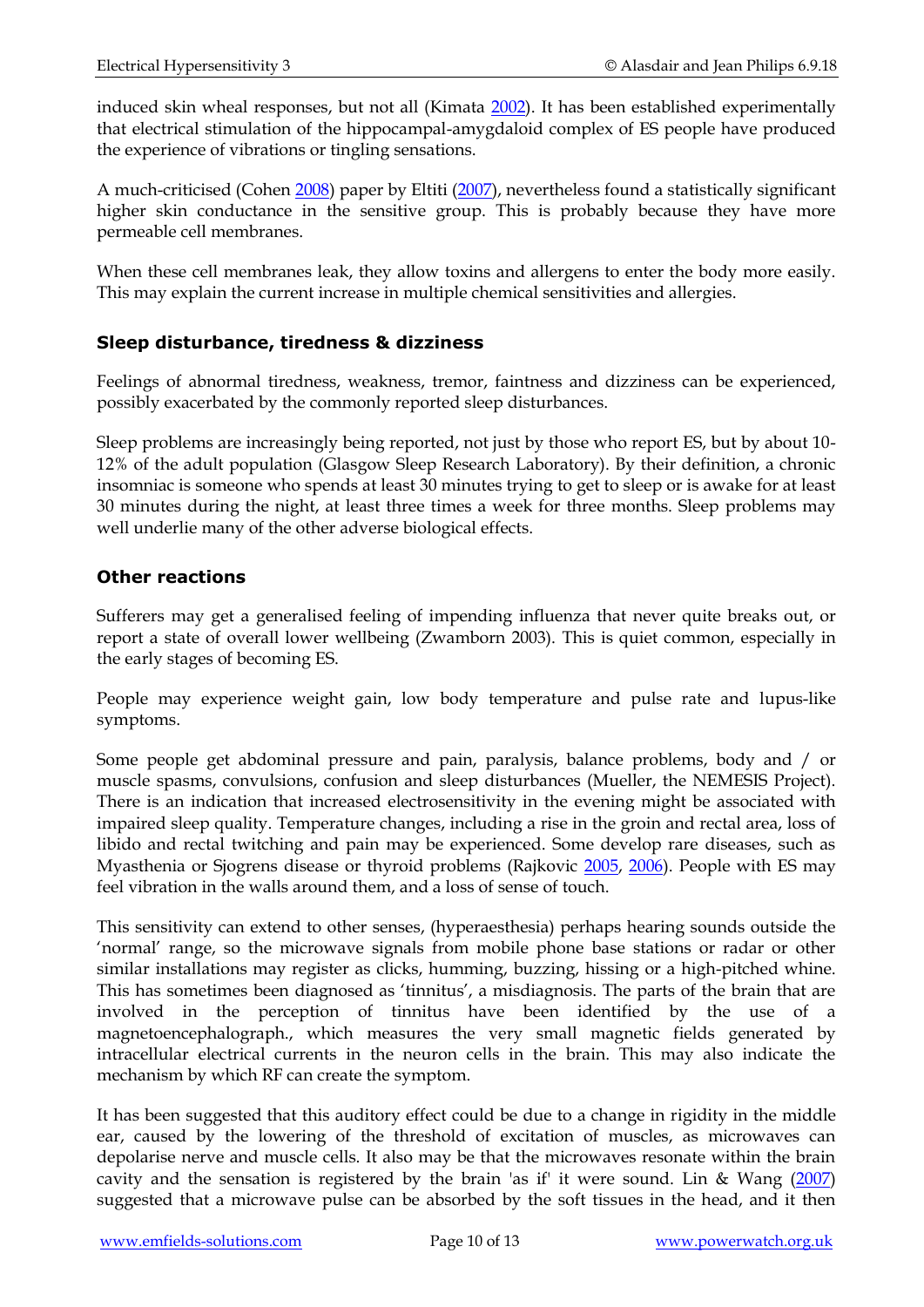launches a "*thermoelastic wave of acoustic pressure that travels by bone conduction to the inner ear*." It then "*activates the cochlear receptors via the same process involved for normal hearing*." Earplugs will not change this way of 'hearing' microwaves, so clearly the mechanism is directly experienced by the brain, without the involvement of the ears. Landgrebe [\(2007,](http://www.ncbi.nlm.nih.gov/pubmed/17324677) [2009\)](http://www.ncbi.nlm.nih.gov/pubmed/19325894) found that tinnitus is associated with subjective electromagnetic hypersensitivity, possibly due to an over activated cortical distress network. Microwave sickness has been identified since microwaves were first used in radar.

Many ES sufferers have immune system abnormalities. Evidence from those who also experience MCS indicates a possible link to hypothyroidism, a metabolism problem at a cellular level, possibly due to cell receptor inactivation caused by heavy metals and toxic chemicals (including pesticide exposure at an early age).

The growth of bacteria and yeasts is affected by specific frequencies.

The emission of electromagnetic fields from a small number of ES people is able to cause electrical equipment to malfunction. It is possible to record these personal fields as a static-like noise on a recording. Fields of between 0.5 Hz and 30 Hz are typically emitted; some researchers have recorded a range up to about 2,000 Hz. Such fields are emitted as coherent oscillations due to the body of that particular ES person re-radiating ambient fields. These signals can actually be large enough to produce allergic reactions in sensitive individuals nearby.

Over voltage problems have become quite common since the voltage changed in the UK from 240 volts to 230, and over voltage supplies can cause light bulbs to 'blow' more frequently. If incandescent light bulbs are affected wherever the ES person goes, without exception, then it is more likely to be due to the person.

When a person starts to show symptoms of problems after exposure to an initiator, sensitivity tends to increase and individuals claim they react to more and more kinds of electrical equipment.

In most workplaces no measures are taken in connection with ES problems, and only those people reporting more than 10 symptoms reported them as work-related injuries to the National Insurance office.

At first, the symptoms have an intermittent character and disappear after a short-term rest away from the EMF source, but for some people the symptoms become more persistent, and they have to modify their lifestyles in different ways.

One person reports "one gets used to the feelings that are present 99.9% of the time so that if I am either on the mend/recuperating (not had high exposure for a while), then I am more sensitive when I am next exposed to a significant EMF. If I am somewhat overloaded then my body seems to go into a quiescent state for a while, only to feel really rough some time later – the pay back!

## **Real life stories**

Some of you who have told us your story will recognise your situation. Most people's real names are not given, except where they are choosing to actively campaign for recognition of this problem. Others who are experiencing ES and think they're alone will feel supported in the knowledge that other people know what it is like and may have similar symptoms.

Frans fled his apartment in the Hague due to the ES he developed there, but the new house proved to be just as bad. Although it was a reasonable distance from phone masts, he had not allowed for the effect of DECT telephones, which were much stronger than the GSM mast signals.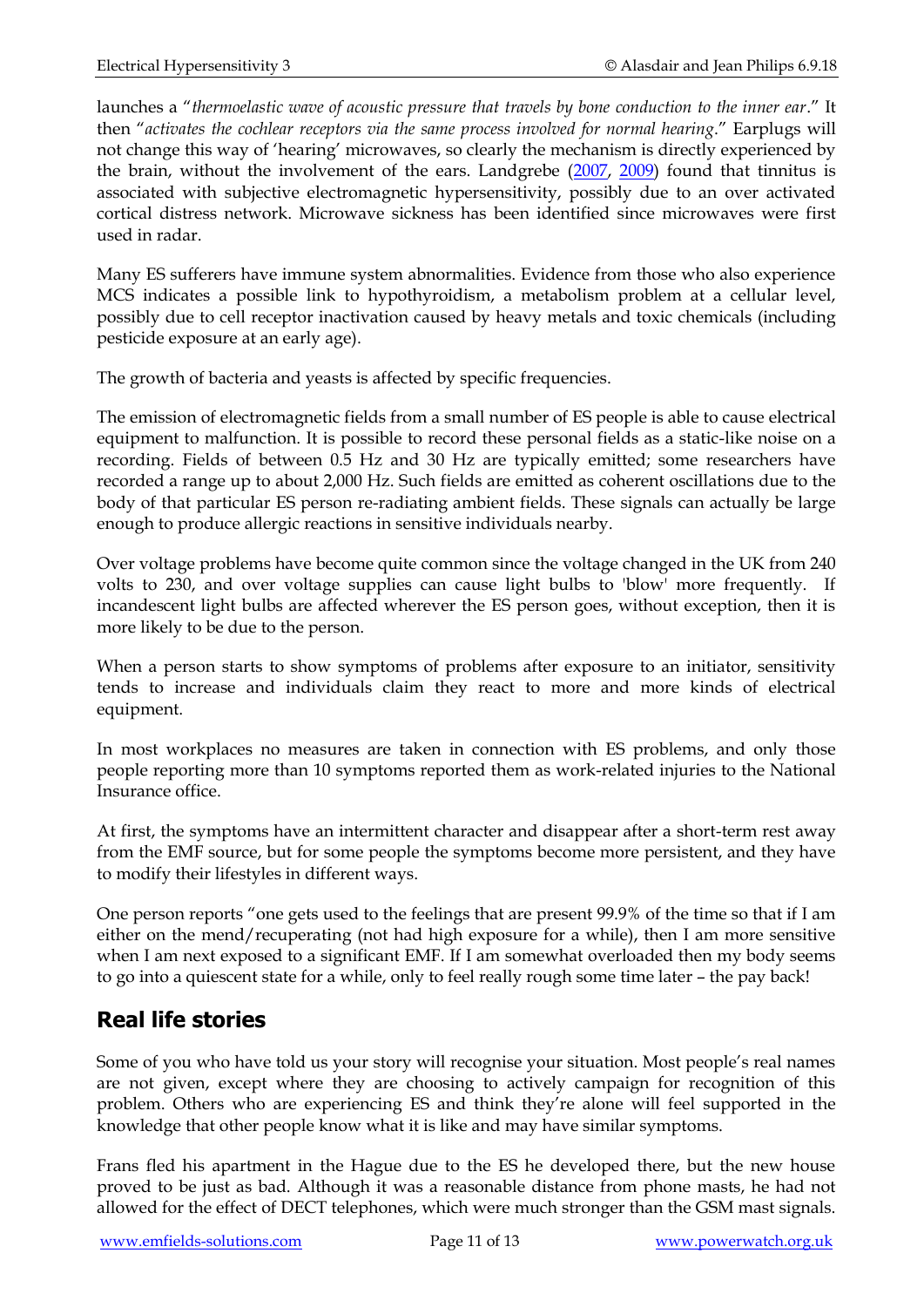His wife began to feel ice-cold and very tired, his daughter started itching and became hyperactive, Frans started burning. Soon, they experienced nausea, severe sweating, cognitive problems and the six year old started bed wetting. Within a few months Frans couldn't sleep at all, his skin felt as if it were burning, he was trembling and he experienced electrical sensations all over his body. He kept waking up at 3.00 a.m. with the sensation that the inside of his head had become totally fluid and was sloshing around like hot water. No one could find a disease or pathology, though the blood tests did show cell/muscle damage which he concluded was probably due to chronic exposure to EMFs.

Kathy Morris and her sister are both ES. They became chemically sensitive first. Kathy says her mother was exposed to x-rays a lot when she was a nurse in the 1940s before she and her sister were born, and wonders if this could have made her mother and her two daughters susceptible. She wished she had been aware when she developed chemical sensitivity, that the odds of developing subsequent ES were high, and she could have learned to avoid EMF sources.

Isabelle R experienced various minor "buzzings" throughout the night, then microwave shock, which paralysed her whole body, numbing her brain; the nerves/muscles in her whole body were tingling. A friend staying with her felt *"buzzing"* in his head, which reminded him of sensations he sometimes got when using his mobile phone.

Some people can't wear quartz wristwatches. One person experienced headaches that switched sides when he moved his watch from one arm to the other, and his ability to focus the eye on that side was affected and the muscles in that arm were weaker. Another person found the fourth finger of his left hand became numb. He changed watches to one with a much smaller and weaker battery. After two months the numbness had gone and his finger was back to normal. This sensitivity is apparently not uncommon.

Arthur Firstenberg became electrically sensitive in 1982 after he received more than 40 dental xrays. One day he collapsed on the hospital floor with heart pains and subsequently he lost 15 pounds in two weeks. He also grew short of breath around electrical equipment. He still graduated from Cornell University with a degree in mathematics and a minor in physics.

He can detect, and reacts to, the electromagnetic fields emitted by everything from hair driers to power lines. He is president of Wireless Free Mendocino, a group that wants to ban wireless services from Mendocino, a village on California's Northern Coast. Firstenberg says he and the group are fighting to protect the health of the townspeople, but his detractors say they have created a brain drain of entrepreneurs to more 'connected' locales, bogging Mendocino down in low-paying tourism industry jobs and reducing future opportunities.

One of the targets he has been attacking is the American Telecommunications Act of 1996, which prohibits local governments from banning wireless facilities on the grounds of the environmental effects of the radio frequency emissions.

Chloe T became ES following an MRI scan and has become progressively more sun sensitive in recent years. Some of the Gadolinium salts injected into MRI subjects, as contrast enhancers, are known to be quite toxic. She now has stinging and burning sensations from the hips down. Going outdoors to do some gardening, she believes that the fading UV light really fires up her nerve endings. Derek B also reacted to an MRI scan, feeling an extreme burning sensation in his chest. Subsequently, he experienced chest pain and headaches when near an EMF source. Mary F developed ES after working with x-rays to monitor seedling growth in order to cultivate the forests of Canada. Exposure to chemicals induces the same symptoms as if she were exposed to EMF radiation. So when doctors injected her with the ionised chemical solution required to have an MRI, Mary became paralysed and to date still has to use a wheel chair to get around.